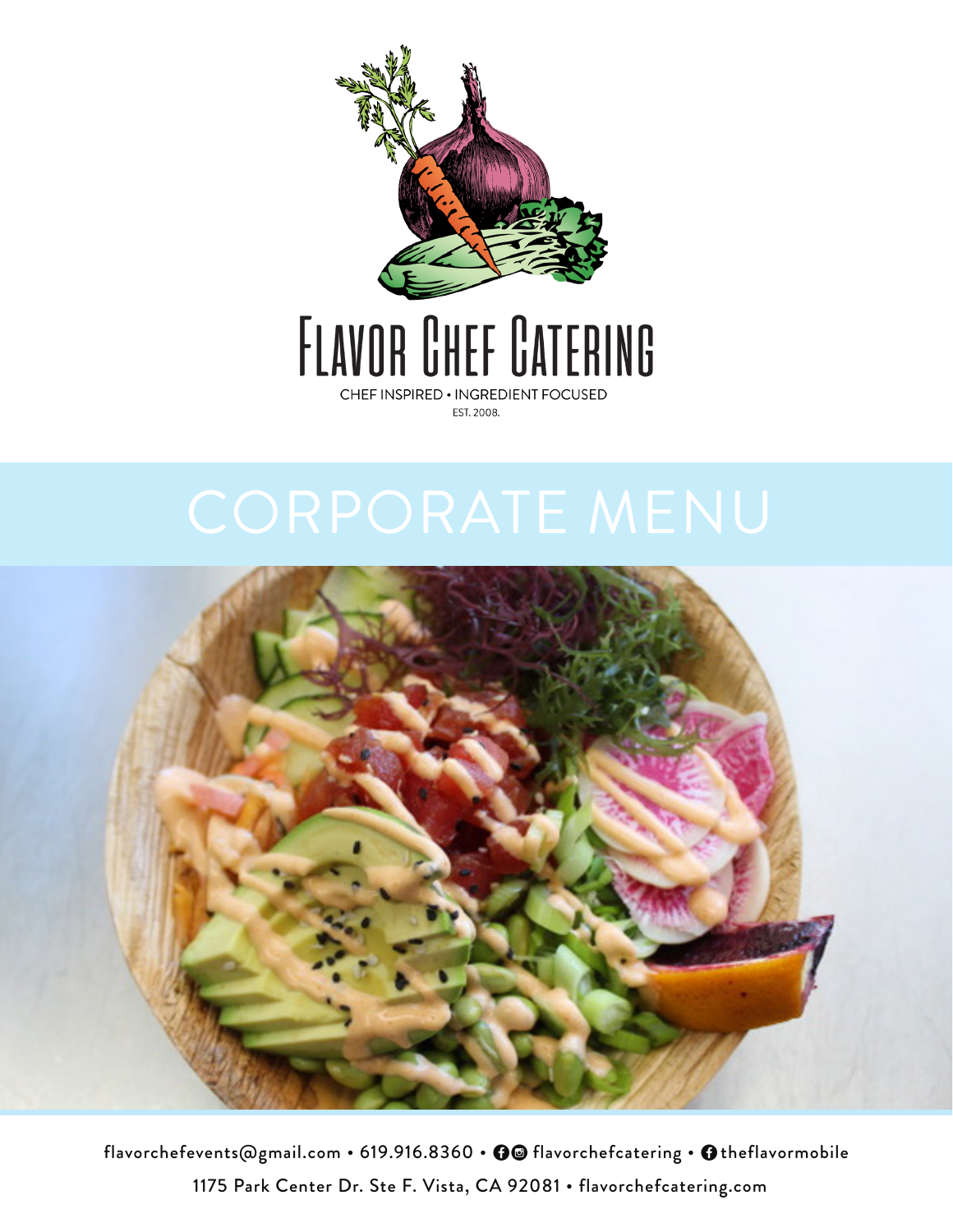# Boxed Lunches

# SALADS

## **ADD CHICKEN / SALMON**

## **Caesar Salad**

chopped romaine, blistered tomato, house Caesar dressing, shaved parmesan cheese, garlic croutons

## **Cobb Salad**

chopped romaine, baby greens, cherry tomato, hard boiled egg, avocado, bacon, blue cheese dressing

## **Spinach Salad**

baby spinach, mixed greens, heirloom carrot, cucumber, radish, seasonal fruit, toasted almonds, feta, citrus vinaigrette

# SANDWICHES WRAPS

## **(ALL SANDWICHES COME WITH KETTLE CHIPS & FRESH FRUIT SALAD)**

## **Turkey Avocado Sandwich**

roasted turkey breast, bacon, tomato, avocado, bean sprouts, lemon aioli, focaccia bread

## **Chicken Caprese Sandwich**

grilled chicken breast, buffalo mozzarella, pesto aioli, mixed greens, reduced balsamic drizzle, focaccia bread

## **Portabella Mushroom Sandwich**

grilled portabella, buffalo mozzarella, pesto aioli, mixed greens, reduced balsamic drizzle, focaccia bread cucumber, red wine vinaigrette, parmesan Reggiano

# ADD ONS

## **Lemon Bars**

Meyer lemon, gluten free short bread crust, powdered sugar

# **Classic Chocolate Chip Cookies**

house made chocolate chip cookies

## **Assorted Kettle Chips**

assorted flavors of Hawaiian Kettle Chips

## **MINIMUM OF 25 EACH IS REQUIRED FOR ORDER MAY SELECT FROM ALL CATEGORIES**

# FRESH BOWLS

## **Santa Fe Bowl**

organic quinoa, mixed greens, romaine, cherry tomato, bacon crumbles, cheddar cheese, avocado, chipotle vinaigrette, grilled chicken breast

## **Mediterranean Bowl**

organic quinoa, mixed greens, feta cheese, sundried tomato, olive, red onion, pepperoncini, red wine vinaigrette, grilled chicken breast

## **Poke Bowl**

fresh ahi, house poke sauce, cucumber, pickled vegetables, green onion, edamame, radishes, sriracha aioli, sesame seeds, jasmine rice

## **(ALL WRAPS COME WITH KETTLE CHIPS & FRESH FRUIT SALAD)**

## **So Cal Wrap**

spiced Chicken breast, bacon, guacamole, mixed greens, chipotle aioli, fresh tortilla

## **Roast Beef Arugula Wrap**

sliced roast beef, arugula, provolone, horse radish mayonnaise, fresh tortilla

## **Roasted Vegetable Wrap**

roasted seasonal vegetables, sprouted bean hummus, mixed greens, fresh tortilla

## **Salted Caramel Brownies**

double chocolate brownie, caramel drizzle, Maldon sea salt

## **Organic Whole Fruit**

organic seasonal whole fruit